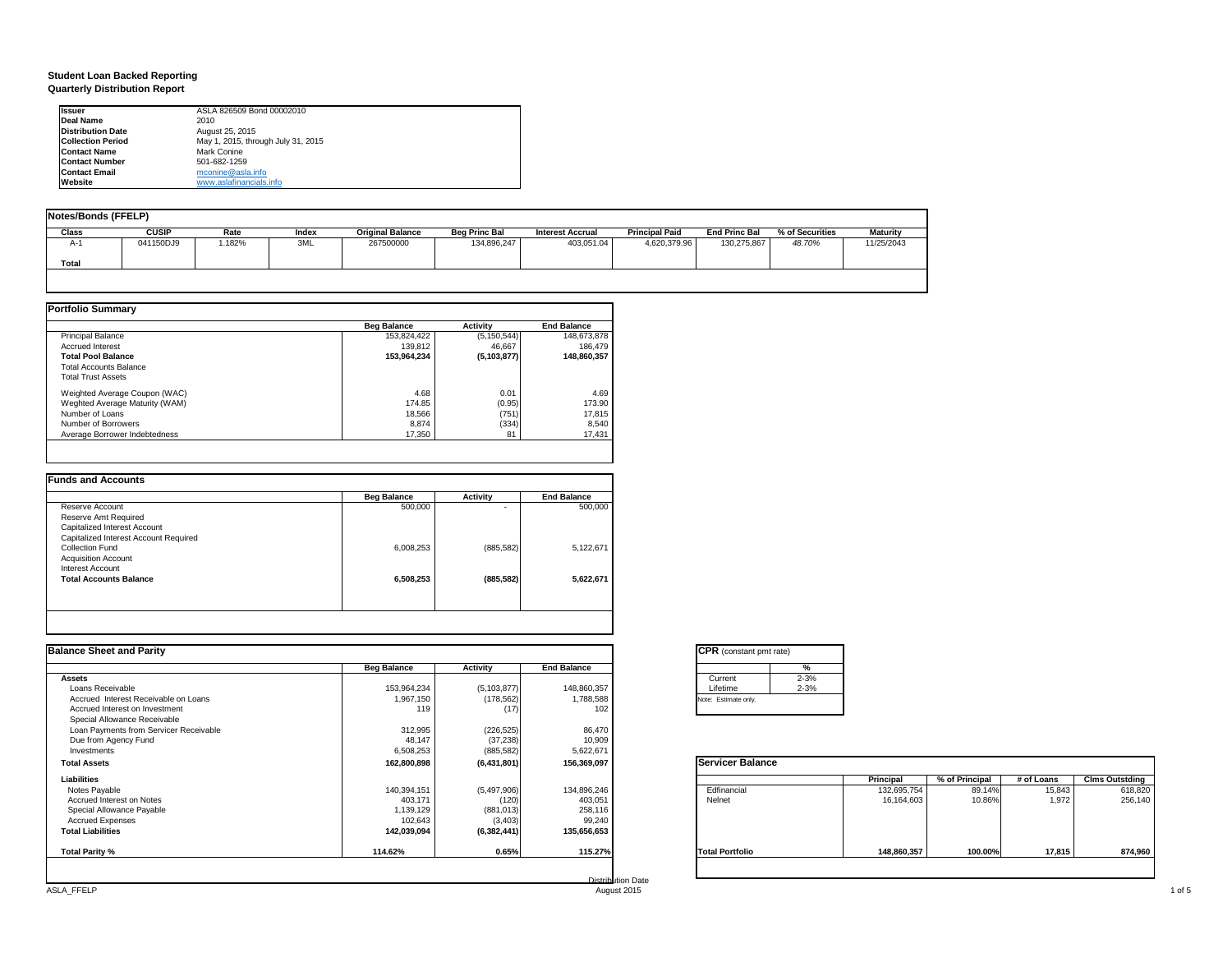#### **Student Loan Backed Reporting Quarterly Distribution Report**

### **Portfolio by Loan Status**

ASLA\_FFELP

|                         | # of Loans |        | <b>Principal</b> |             | % of Principal |         | <b>WAC</b> |        | <b>WARM</b> |        |
|-------------------------|------------|--------|------------------|-------------|----------------|---------|------------|--------|-------------|--------|
|                         | Beginning  | Ending | Beginning        | Ending      | Beginning      | Ending  | Beginning  | Ending | Beginning   | Ending |
| In School               | 44         | 34     | 105,616          | 80,455      | 0.07%          | 0.05%   | 3.91       | 4.01   | 117.17      | 114.58 |
| Grace                   |            |        | 26,822           | 37,183      | 0.02%          | 0.02%   | 6.13       | 4.30   | 114.85      | 119.93 |
| Repayment               |            |        |                  |             |                |         |            |        |             |        |
| Current                 | 12,583     | 12,155 | 111,728,606      | 109,657,070 | 72.57%         | 73.66%  | 4.66       | 4.65   | 179.33      | 178.72 |
| 31-60 Days Delinquent   | 461        | 525    | 4,074,619        | 4,169,747   | 2.65%          | 2.80%   | 4.70       | 4.98   | 166.84      | 166.23 |
| 61-90 Days Delinquent   | 300        | 301    | 2,061,870        | 1,901,623   | 1.34%          | 1.28%   | 4.64       | 5.05   | 155.97      | 148.13 |
| 91-120 Days Delingent   | 286        | 295    | 2,046,363        | 1,852,512   | 1.33%          | 1.24%   | 4.50       | 4.21   | 163.65      | 182.52 |
| 121-180 Days Delinquent | 376        | 289    | 2,593,042        | 2,096,306   | 1.68%          | 1.41%   | 4.83       | 4.85   | 171.91      | 159.21 |
| 181-270 Days Delinquent | 298        | 354    | 1,946,727        | 2,391,932   | 1.26%          | 1.61%   | 5.12       | 5.08   | 161.93      | 152.87 |
| 271+ Days Delinquent    | 158        | 106    | 1,052,434        | 607,861     | 0.68%          | 0.41%   | 4.30       | 4.86   | 136.81      | 148.37 |
| <b>Total Repayment</b>  | 14,462     | 14,025 | 125,503,660      | 122,677,049 | 81.51%         | 82.41%  | 4.67       | 4.68   | 177.67      | 177.05 |
| Forbearance             | 1,769      | 1,764  | 13,996,827       | 13,198,235  | 9.09%          | 8.87%   | 4.76       | 4.70   | 166.87      | 158.73 |
| Deferment               | 2,162      | 1,875  | 13,632,570       | 11,992,475  | 8.85%          | 8.06%   | 4.82       | 4.79   | 158.58      | 159.47 |
| Claims in Progress      | 113        | 97     | 671,140          | 868,578     | 0.44%          | 0.58%   | 3.83       | 4.63   | 131.31      | 154.32 |
| <b>Claims Denied</b>    |            |        | 27,599           | 6,382       | 0.02%          | 0.00%   | 8.00       | 6.55   | 143.00      | 106.00 |
| <b>Total Portfolio</b>  | 18,566     | 17,815 | 153,964,234      | 148,860,357 | 100.00%        | 100.00% | 4.68       | 4.69   | 174.85      | 173.90 |

| <b>Delinquency Status</b>           |            |        |                  |             |                  |         |            |        |                  |        |
|-------------------------------------|------------|--------|------------------|-------------|------------------|---------|------------|--------|------------------|--------|
|                                     | # of Loans |        | <b>Principal</b> |             | % of Principal   |         | <b>WAC</b> |        | <b>WARM</b>      |        |
|                                     | Beginning  | Endina | Beginning        | Endina      | <b>Beginning</b> | Endina  | Beginning  | Ending | <b>Beginning</b> | Ending |
| Current                             | 12,583     | 12,155 | 111,728,606      | 109,657,070 | 89.02%           | 89.39%  | 4.66       | 4.65   | 179.33           | 178.72 |
| 31-60 Days Delinquent               | 46         | 525    | 4,074,619        | 4,169,747   | 3.25%            | 3.40%   | 4.70       | 4.98   | 166.84           | 166.23 |
| 61-90 Days Delinquent               | 300        | 301    | 2,061,870        | 1,901,623   | 1.64%            | 1.55%   | 4.64       | 5.05   | 155.97           | 148.13 |
| 91-120 Days Delingent               | 286        | 295    | 2,046,363        | 1,852,512   | 1.63%            | 1.51%   | 4.50       | 4.21   | 163.65           | 182.52 |
| 121-180 Days Delinquent             | 376        | 289    | 2,593,042        | 2,096,306   | 2.07%            | 1.71%   | 4.83       | 4.85   | 171.91           | 159.21 |
| 181-270 Days Delinquent             | 298        | 354    | 1,946,727        | 2,391,932   | 1.55%            | 1.95%   | 5.12       | 5.08   | 161.93           | 152.87 |
| 271+ Days Delinquent                | 158        | 106    | 1,052,434        | 607,861     | 0.84%            | 0.50%   | 4.30       | 4.86   | 136.81           | 148.37 |
| <b>Total Portfolio in Repayment</b> | 14,462     | 14,025 | 125,503,660      | 122,677,049 | 100.00%          | 100.00% | 4.67       | 4.68   | 177.67           | 177.05 |

| Portfolio by Loan Type           |                  |        |              |             |           |                |           |            |           |             |  |
|----------------------------------|------------------|--------|--------------|-------------|-----------|----------------|-----------|------------|-----------|-------------|--|
|                                  | # of Loans       |        | Principal    |             |           | % of Principal |           | <b>WAC</b> |           | <b>WARM</b> |  |
|                                  | <b>Beainning</b> | Endina | Beainnina    | Endina      | Beainnina | Endina         | Beainnina | Endina     | Beainnina | Endina      |  |
| Subsidized Consolidation Loans   | 4,705            | 4,149  | 59,474,669   | 57,264,119  | 38.63%    | 38.47%         | 4.93      | 4.93       | 172.93    | 171.24      |  |
| Unsubsidized Consolidation Loans | 4,729            | 4,032  | 69,259,569   | 67,095,058  | 44.98%    | 45.07%         | 4.88      | 4.88       | 197.57    | 196.15      |  |
| Subsidized Stafford Loans        | 5,646            | 4,846  | 14, 107, 224 | 13,655,497  | 9.16%     | 9.17%          | 3.27      | 3.25       | 113.27    | 113.41      |  |
| Unsubsidized Stafford Loans      | 3.297            | 2.642  | 10,160,182   | 9,924,709   | 6.60%     | 6.67%          | 3.71      | 3.68       | 126.00    | 126.97      |  |
| PLUS/GradPLUS Loans              | 187              | 172    | 859,783      | 823,172     | 0.56%     | 0.55%          | 7.23      | 7.17       | 77.53     | 77.36       |  |
| <b>SLS Loans</b>                 |                  |        | 102,807      | 97,802      | 0.07%     | 0.07%          | 3.21      | 3.40       | 34.50     | 34.37       |  |
| <b>Total Portfolio</b>           | 18,566           | 15,843 | 153.964.234  | 148,860,357 | 100.00%   | 100.00%        | 4.68      | 4.69       | 174.85    | 173.90      |  |
|                                  |                  |        |              |             |           |                |           |            |           |             |  |

| Portfolio by Program Type                  |                  |        |                  |             |                  |         |                  |        |             |        |
|--------------------------------------------|------------------|--------|------------------|-------------|------------------|---------|------------------|--------|-------------|--------|
|                                            | # of Loans       |        | <b>Principal</b> |             | % of Principal   |         | <b>WAC</b>       |        | <b>WARM</b> |        |
|                                            | <b>Beginning</b> | Endina | <b>Beginning</b> | Ending      | <b>Beginning</b> | Ending  | <b>Beginning</b> | Endina | Beginning   | Endina |
| Graduate / 4-Year Loans                    | 15,876           | 13,695 | 134,052,203      | 130,218,535 | 87.07%           | 87.48%  | 4.65             | 4.65   | 178.04      | 177.00 |
| 2-Year Loans                               | 2,356            | 1,855  | 10,647,433       | 9,605,800   | 6.92%            | 6.45%   | 5.06             | 5.10   | 134.51      | 134.25 |
| Proprietary / Technical / Vocational Loans | 204<br>∠ษ        | 252    | 1,321,139        | 1,283,183   | 0.86%            | 0.86%   | 5.38             | 5.35   | 146.76      | 146.09 |
| Unknown (Consolidation) Loans              |                  |        | 7,943,460        | 7,752,839   | 5.16%            | 5.21%   | 5.12             | 5.15   | 150.23      | 152.15 |
| Other Loans                                |                  |        |                  |             |                  |         |                  |        |             |        |
| <b>Total Portfolio</b>                     | 18,566           | 15,843 | 153,964,234      | 148.860.357 | 100.00%          | 100.00% | 4.68             | 4.69   | 174.85      | 173.90 |

Distribution Date

| <b>Portfolio Indices</b> |            |        |                  |             |                  |         |  |
|--------------------------|------------|--------|------------------|-------------|------------------|---------|--|
|                          | # of Loans |        | Principal        |             | % of Principal   |         |  |
|                          | Beginning  | Endina | <b>Beainning</b> | Endina      | <b>Beginning</b> | Endina  |  |
| Fixed Loans              | 11,009     | 9,647  | 120.270.513      | 117,081,485 | 78.12%           | 78.65%  |  |
| Variable Loans           | 7,557      | 6.196  | 33,693,721       | 31.778.872  | 21.88%           | 21.35%  |  |
| T-Bill Loans             | 7,542      | 6.181  | 33,639,514       | 31.726.227  | 21.85%           | 21.31%  |  |
| CMT Loans                | 15         | 15     | 54.207           | 52.645      | 0.04%            | 0.04%   |  |
| <b>Total Portfolio</b>   | 18,566     | 15,843 | 153,964,234      | 148,860,357 | 100.00%          | 100.00% |  |
|                          |            |        |                  |             |                  |         |  |

|             | <b>Service Controllers</b> |
|-------------|----------------------------|
| August 2015 | $-1$<br>$\cdots$           |
| . .         |                            |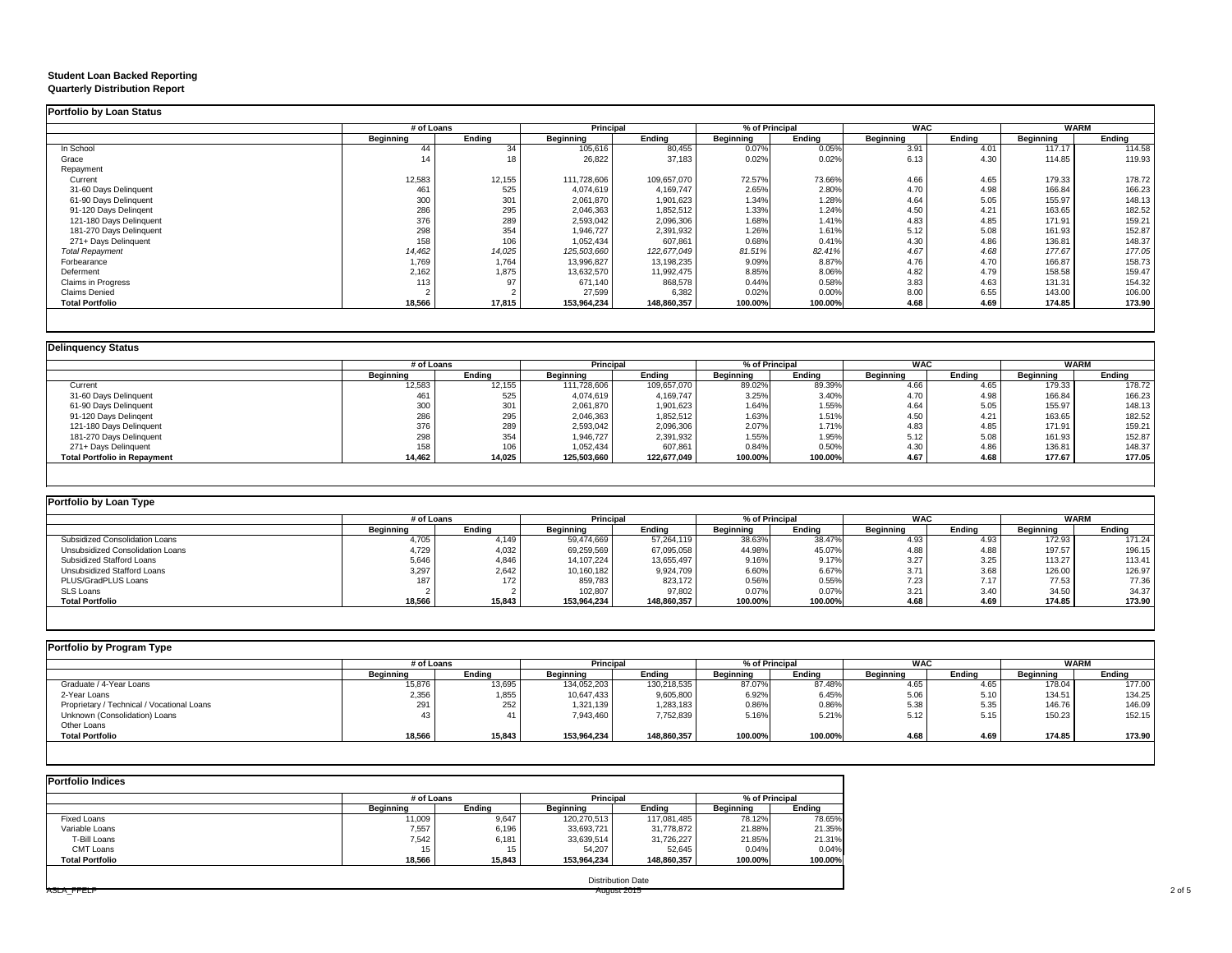| <b>Distribution Date</b> | August 25, 2015                    |
|--------------------------|------------------------------------|
| <b>Collection Period</b> | May 1, 2015, through July 31, 2015 |

## **Collection Activity**

| <b>Collection Account</b>                                                                    | as of 7/31/2015 |
|----------------------------------------------------------------------------------------------|-----------------|
| Beginning Balance - May 1, 2015                                                              | 6,008,253       |
| <b>Collection Amount Received</b>                                                            | 7,033,695       |
| <b>Recoveries</b>                                                                            |                 |
| Reserve Account                                                                              |                 |
| <b>Excess of Required Reserve Account</b>                                                    |                 |
| Interest on Investment Earnings                                                              | 760             |
| Capitalized Interest Account (after a stepdown or release date)                              |                 |
| <b>Acquisition Account</b>                                                                   |                 |
| <b>Payments from Guarantor</b>                                                               |                 |
| Special Allowance Payments to Department of Education                                        |                 |
| <b>Consolidation Rebate Fees</b>                                                             | (344,630)       |
| <b>Transfer from Capitalized Interest Fund</b>                                               |                 |
| Principal payments, interest payments, administration fees, servicing fees, and trustee fees | (6,209,774)     |
| Transfer to Department Rebate Fund                                                           | (1,365,633)     |
| Other Amounts Received in Collection                                                         |                 |
| <b>Total Available Funds</b>                                                                 | 5,122,670       |

| <b>Fees Due for Current Period</b> | as of 7/31/2015 |
|------------------------------------|-----------------|
| Indenture Trustee Fees             |                 |
| <b>Servicing Fees</b>              | 86,835          |
| <b>Administration Fees</b>         | 12,405          |
| Late Fees                          |                 |
| <b>Other Fees</b>                  |                 |
| <b>Total Fees</b>                  | 99,240          |

| <b>Cumulative Default Rate</b>                                    | as of 7/31/2015 |
|-------------------------------------------------------------------|-----------------|
| <b>Current Period's Defaults</b>                                  | 933,163.24      |
| <b>Cumulative Defaults</b>                                        | 44,797,282.67   |
| Loans for which claims have been filed as of applicable month end | 2,979,878.42    |
| <b>Cumulative Default Rate</b>                                    | 18.20%          |
| Cumulative Recoveries (including reimbursements and collections)  |                 |
| Payments from Guarantor                                           | 42,109,627.18   |
| <b>Borrower Recoveries</b>                                        | n/a             |
| <b>Recovery Rate</b>                                              | 94.00%          |
| <b>Cumulative Net Loss</b>                                        | 2,687,655.49    |
| <b>Cumulative Net Loss</b>                                        | 1.09%           |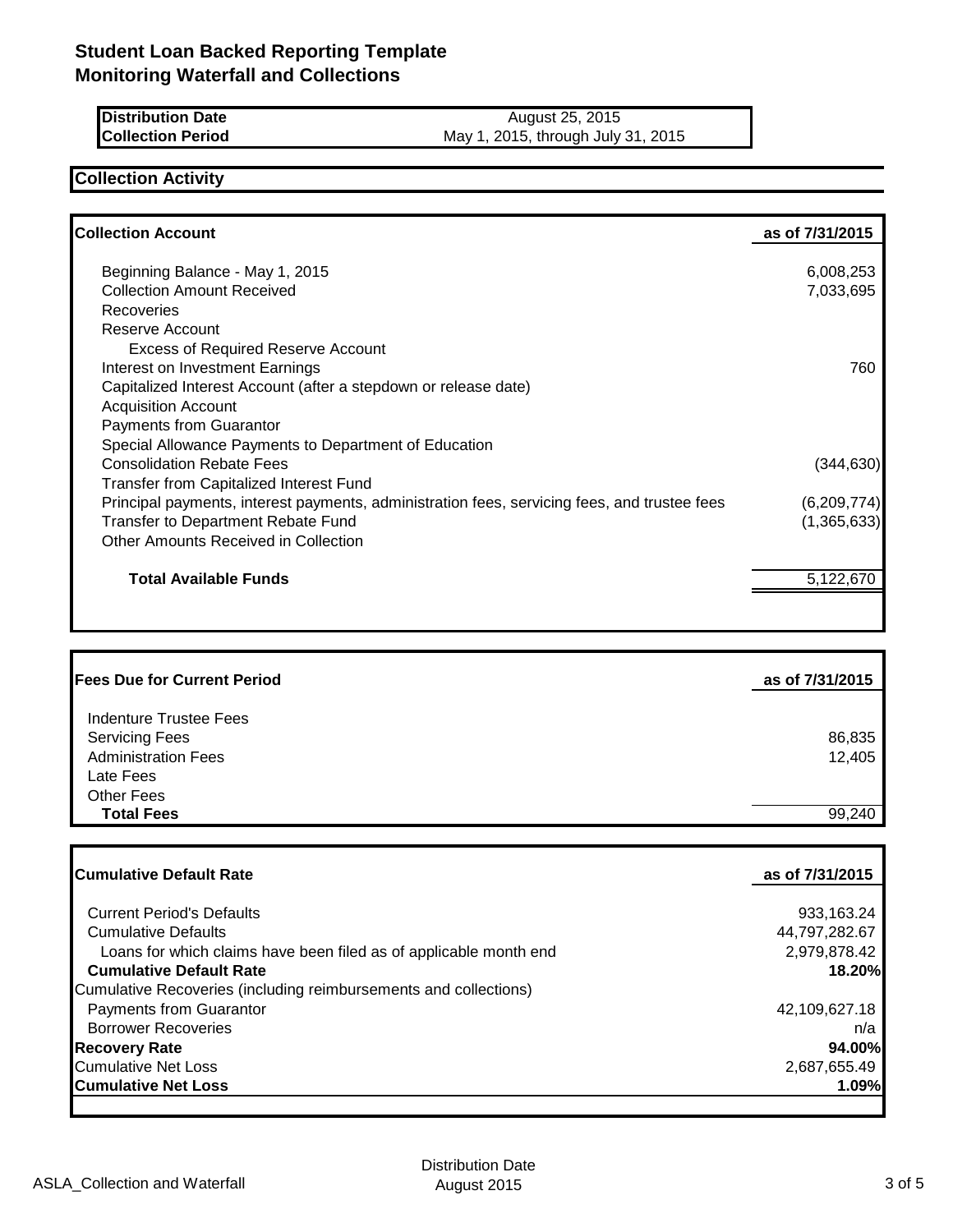# **Waterfall Activity**

| <b>Waterfall for Distribution</b>                                                         | <b>Amount Due</b> | <b>Amount Remaining</b> |
|-------------------------------------------------------------------------------------------|-------------------|-------------------------|
| <b>Total Available Funds</b>                                                              |                   | 5,122,670               |
| First: Payment required under applicable Joint Sharing Agreement                          |                   |                         |
| <b>Second: Trustee Fees</b>                                                               |                   |                         |
| <b>Third: Servicing Fees and Backup Servicing Fees</b>                                    | 86,835            | 5,035,835               |
| <b>Fourth: Administration Fees</b>                                                        | 12,405            | 5,023,430               |
| <b>Fifth:</b> Noteholder Interest                                                         | 403,051.04        | 4,620,379               |
| Sixth: Reinstate the balance of the Reserve Fund up to the Specified Reserve Fund Balance |                   |                         |
| Seventh: Noteholder Principal, until paid in full                                         | 4,620,379.96      | (0)                     |
|                                                                                           |                   |                         |

| <b>Principal and Interest Distributions</b>    | Class A-1    |
|------------------------------------------------|--------------|
| <b>Quarterly Interest Due</b>                  | 403,051.04   |
| Quarterly Interest Paid                        | 403,051.04   |
| <b>Interest Shortfall</b>                      |              |
| Interest Carryover Due                         |              |
| Interest Carryover Paid                        |              |
| Interest Carryover                             |              |
| <b>Quarterly Principal Distribution Amount</b> | 4,620,379.96 |
| <b>Quarterly Principal Paid</b>                | 4,620,379.96 |
| Shortfall                                      |              |
| <b>Total Distribution Amount</b>               | 5,023,431.00 |
|                                                |              |